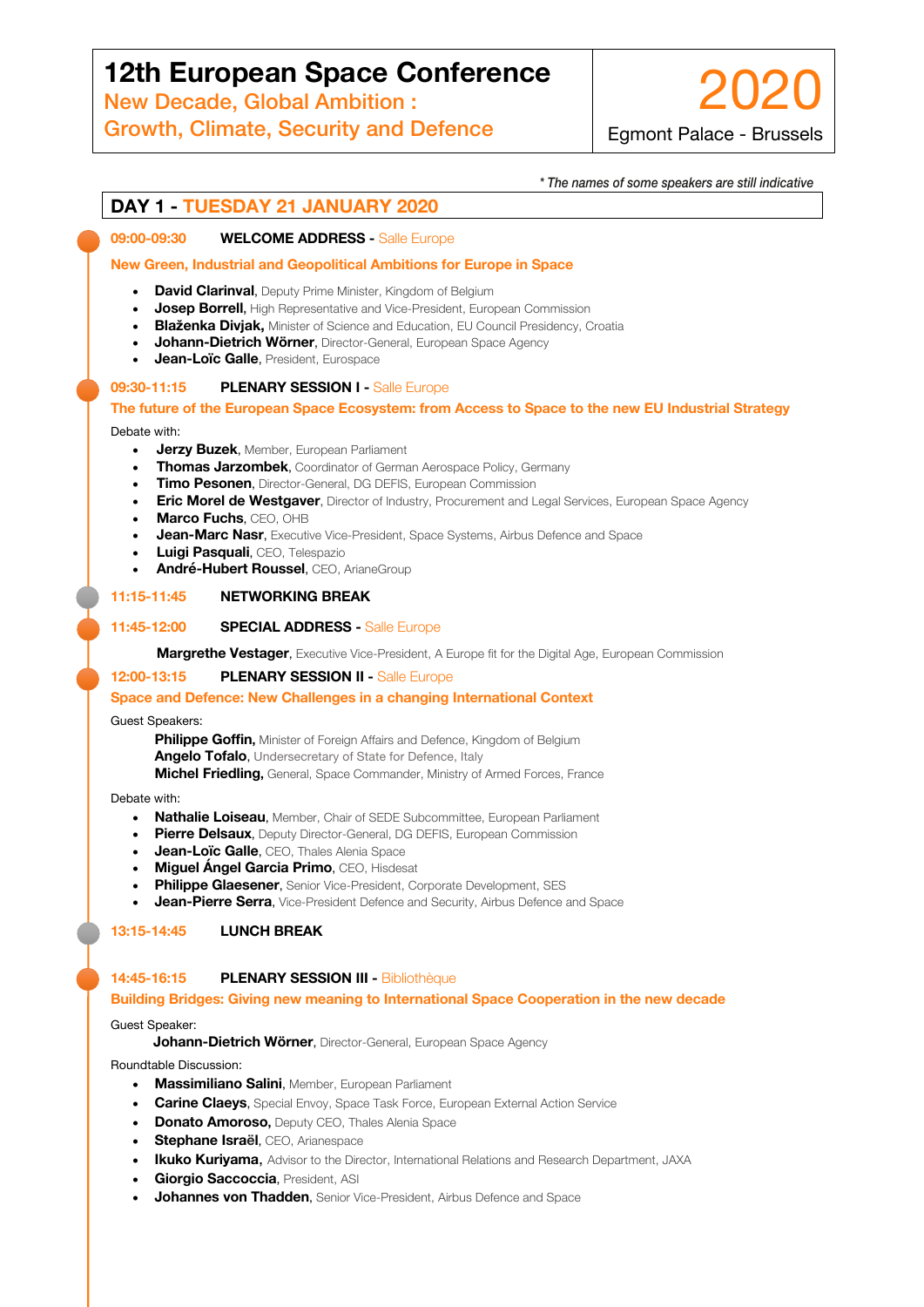## **14:45 -16:15 PLENARY SESSION IV -** Salle Europe

#### **Space to serve the European Green Deal: A Look at the Future**

Guest Speaker:

 **Riccardo Fraccaro**, Undersecretary of the Presidency of the Council of Ministers, Italy

Debate with:

- **Christophe Grudler**, Member, European Parliament
- **Ambroise Fayolle,** Vice-President, European Investment Bank
- **Daniel Calleja Crespo**, Director-General, DG ENVI, European Commission
- **Josef Aschbacher**, Director of Earth Observation Programmes, European Space Agency
- **Pierre Bahurel**, Director-General, Mercator Ocean
- **Chiara Manfletti,** President, Portugal Space
- **Florence Rabier,** Director-General, ECMWF
- **Alain Ratier**, Director-General, EUMETSAT

#### **16:15-16:45 NETWORKING BREAK**

## **16:45-18:15 FOCUS SESSION 1 -** Bibliothèque

## v **Converging European Defence Initiatives for Space**

#### Guest Speaker:

**Carlo Massagli,** Vice-Admiral, Military Advisor to the President of the Council of Ministers, Italy

#### Roundtable Discussion:

- **Nikos Androulakis**, Member, Vice-President SEDE Subcommittee, European Parliament
- **Jorge Domecq**, Chief Executive, European Defence Agency
- **Alain Alexis**, Head of Unit Defence Fund Capability Development, DG DEFIS, European Commission
- **Philippe Bertrand**, Deputy Director, Multilateral Affairs, Defence Procurement Agency, France
- **Benoît Deper, CEO, Aerospacelab**
- **Christine Francillon**, Vice-President Programme Director Safety & Solutions, ArianeGroup
- **Juan Tomas Hernani**, CEO, Satlantis

#### **16:45-18:15 FOCUS SESSION 2 -** Salle Europe

#### v **Towards a Space Partnership between Europe and Africa**

#### Guest Speakers:

 **Manuel Heitor**, Minister of Science, Technology and Higher Education, Portugal **Jutta Urpilainen, Commissioner for International Partnerships, European Commission** 

#### Roundtable Discussion:

- **Magdy Tantawy**, Director of the Technical Steering Committee, Egyptian Space Agency
- **Driss el-Hadani**, Director, Royal Centre for Remote Sensing (CRTS), Morocco
- **Christine Leurquin**, Vice-President, Institutional Relations, SES
- **Aboubakar Mambimba,** Director-General, Gabonese Agency for Space Studies and Observations
- **Tidiane Ouattara,** Coordinator, GMES & Africa Support Programme, African Union
- **Matthias Petschke**, Director Space, DG DEFIS, European Commission
- **Giulio Ranzo,** CEO, Avio
- **Kyle Whitehill**, Vice-Chair, ESOA CEO Avanti Communications

#### **16:45-18:15 FOCUS SESSION 3 –** Salle Orange

#### v **Human and Robotic Exploration and Exploitation: Commercial and Economic Opportunities for Europe**

#### Roundtable Discussion:

- **Marc Serres**, President, Luxembourg Space Agency
- • **Jean-Jacques Dordain,** Director-General of ESA 2003-2015
- **David Parker**, Director of Human and Robotic Exploration, European Space Agency
- **Walter Cugno,** VP Exploration and science, Thales Alenia Space
- **David Henri**, CFO, Exotrail
- **Helene Huby,** Vice-President, Orion ESM, Airbus Defence & Space
- **Agata Jozwicka,** Head of New Customers & Services in Future Programmes, ArianeGroup